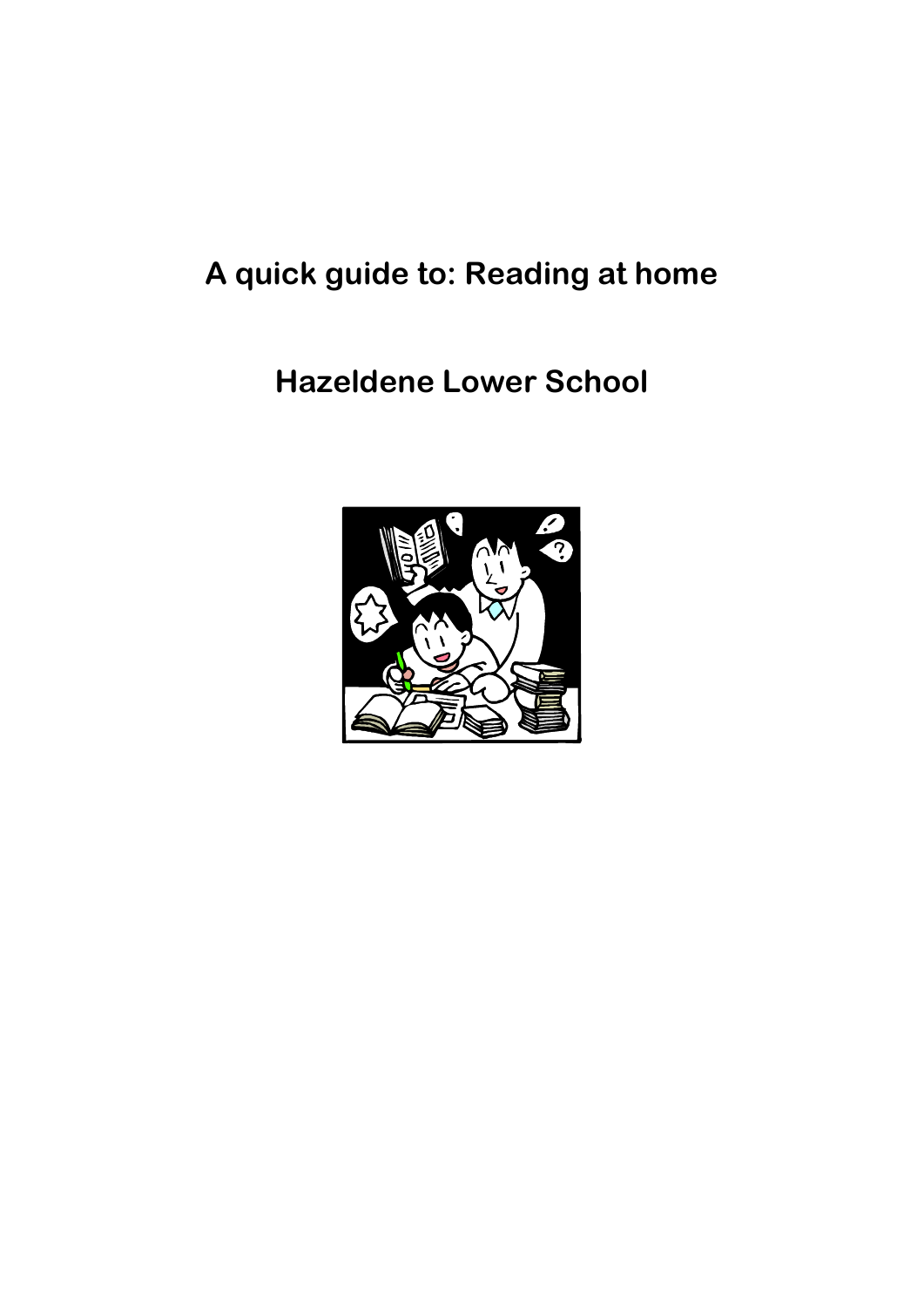**Taking an active interest in your child's learning is one of the best ways you can help your child to do better in school and in life. Learning is not just about what happens in school. Children are learning all the time through what they see, hear and do.** 

### **A little reading goes a long way!**

- **Remember: a good 10 minutes is much better than a difficult half hour!**
- **Plan a quality, quiet time to read together.**

## **Strategies and Reading Behaviours**

**In school children are taught a range of strategies they can use to help them work out unknown words.**

**For example:**

- **Phonics! If they can sound the word out using the phonics they know then encourage this as the first strategy**
- **Uses the picture as a clue (this is not cheating!)**
- **Uses picture clues along with the initial letter in the word**
- **Predicts what the word could be from the context it is in.**

**As children's reading skills develop they adopt a range of good reading behaviours.** 

**These include:**

- **Reading from left to right and matches each spoken word to a written one**
- **Recognises errors**
- **Re-reading to correct and re-reading to check**
- **Making meaningful but not always accurate guesses**
- **Reading with expression**

**As children progress further they:**

- **Use punctuation**
- **Follow print with their eyes**
- **Search for information in the print**
- **Read more fluently**
- **Use letter clusters to attempt new words**